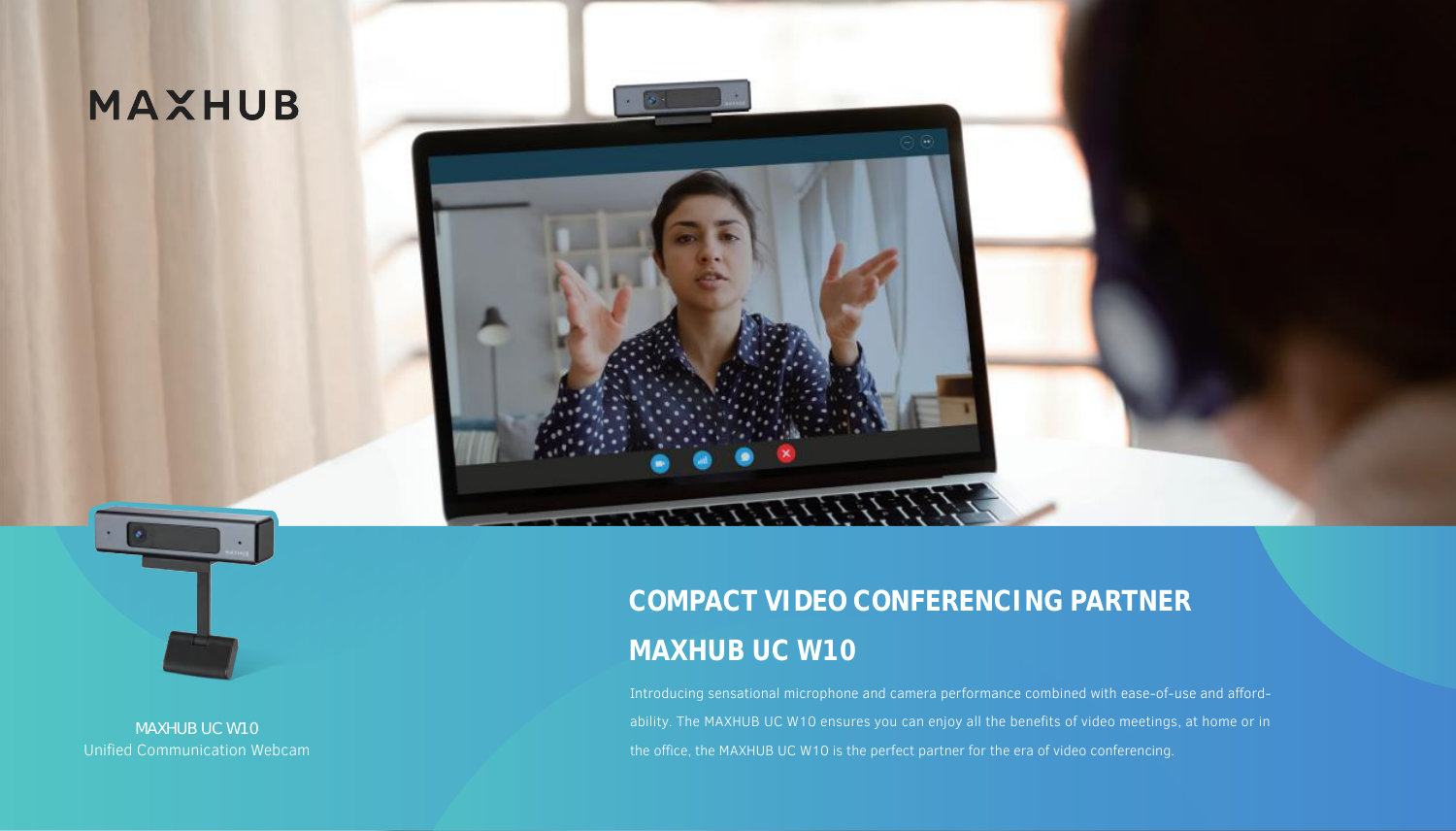#### **Clear, Crisp, and Natural Audio**

2-element Mic Array | Noise reduction algorithm

- The integrated two high-sensitivity, high-signal-to-noise ratio microphones detect audio from up to 4 meters away.
- Combined with a proprietary noise reduction algorithm, UC W10 can detect background noise with a fixed frequency and eliminate background noise. Fan, air conditioning sound, or other noise sound is automatically filtered out and sensational audio quality with no annoying background noise or distortion is delivered.

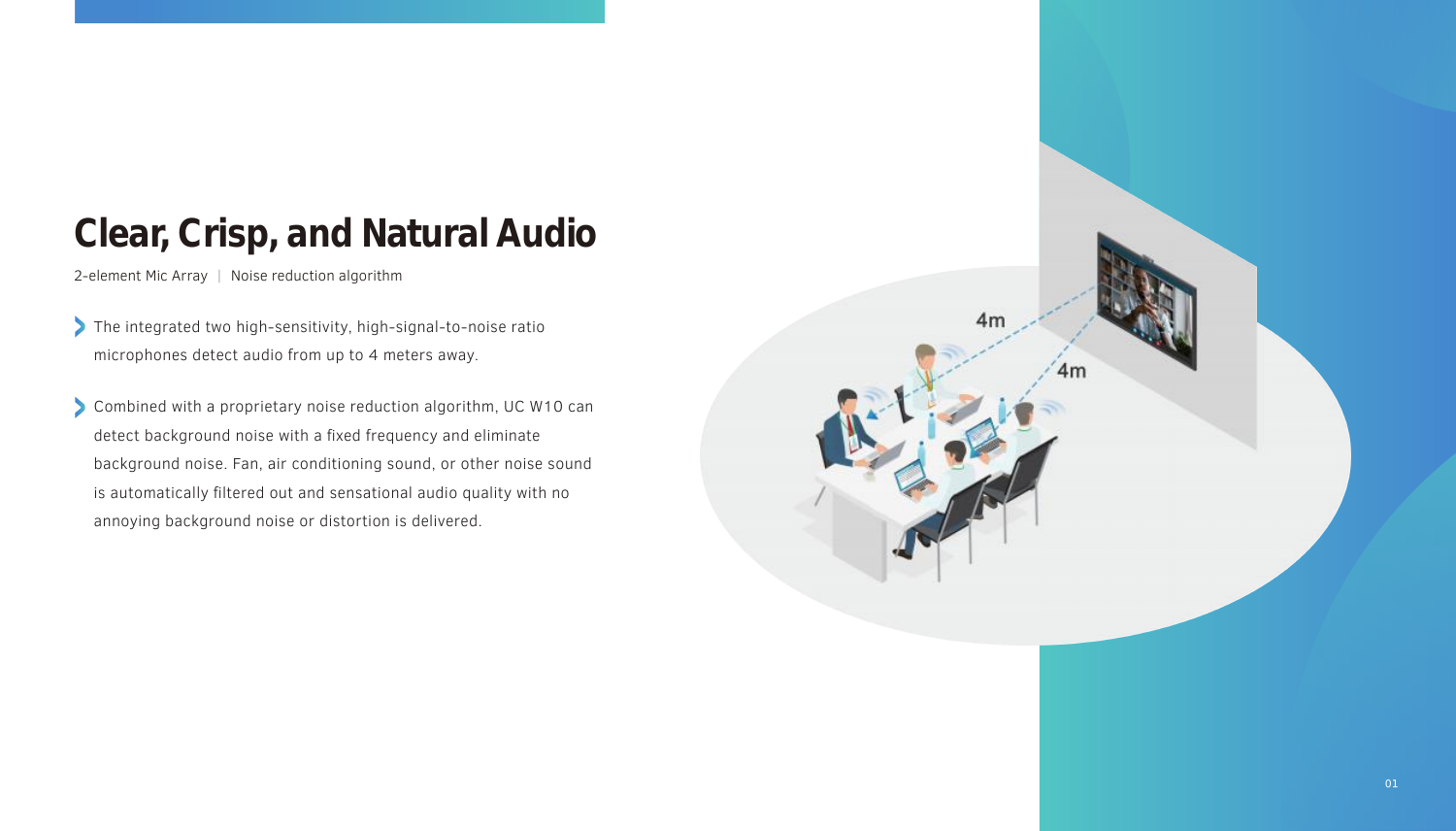

# **Sensational Picture Quality**

3D-DNR | 20 LUX

The pioneering 3D-DNR technology and 20 LUX performance qualities ensure crisp and clear visuals for video and photos.

- With 3D-DNR technology, UC W10 screens and compares the images of the two frames before and after, to find out the position of the noise and control its gain. Thanks to the 3D Image Denoising, the noise interference of weak signal images is reduced and incredible image quality is delivered.
- Video capture can be achieved in low light conditions, even at 20 LUX, to maintain a good level of noise suppression.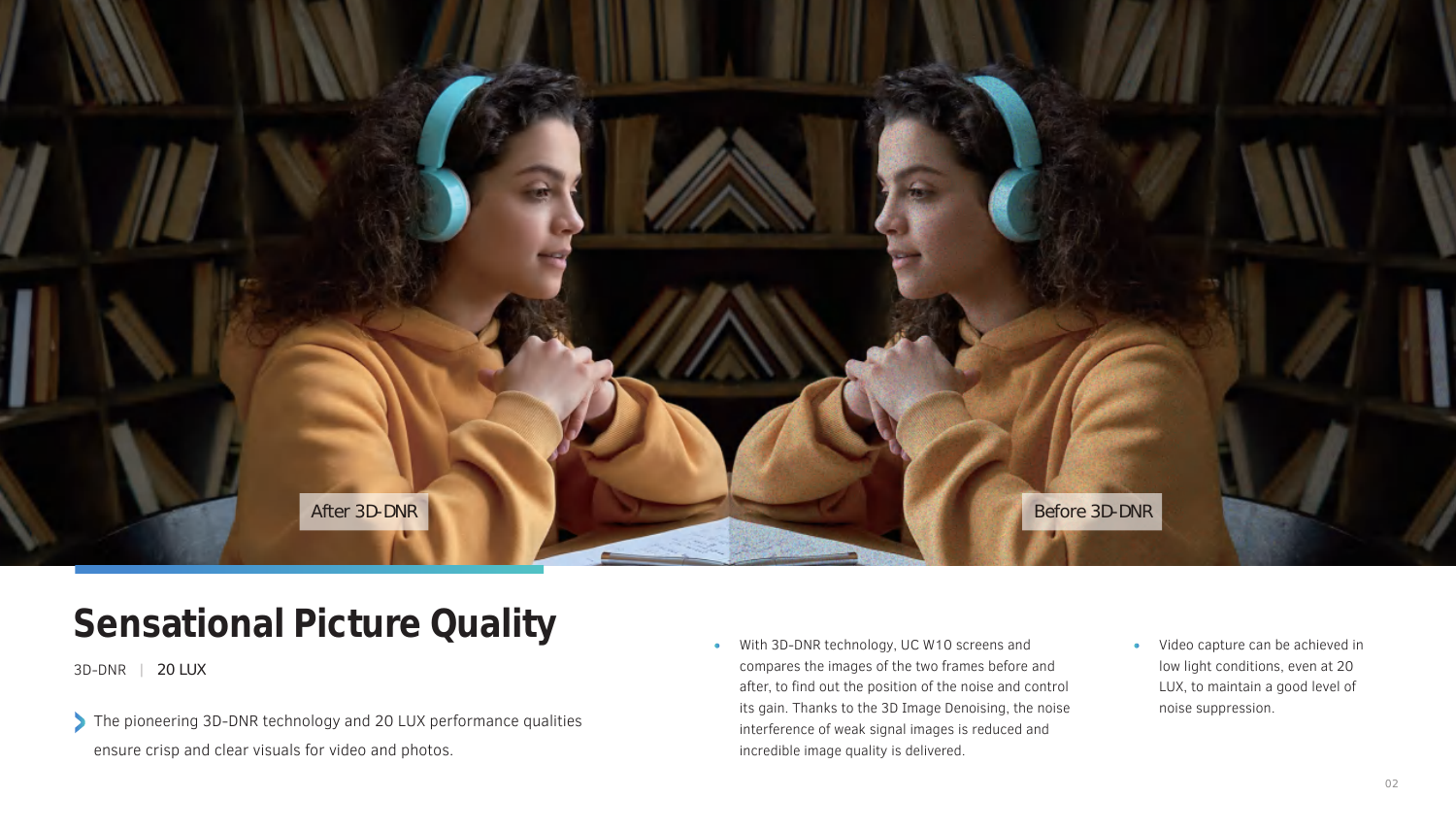#### **Full HD 1080P Video Captures Every Move**

1080P/30fps | 2MP camera | 71° DFoV

- This unique camera configuration ensures that everyone can look their best in any conferencing situation.
- Relying on 1080P/30fps video capture capability, high definition quality images could be secured even on a 55" screen or above.
- 2M pixel high-performance sensor used in the security field guarantees a higher quality standard.
- The 71° DFoV wide angle is specially designed for network video applications, both the definition and the field of view requirement could be perfectly met.

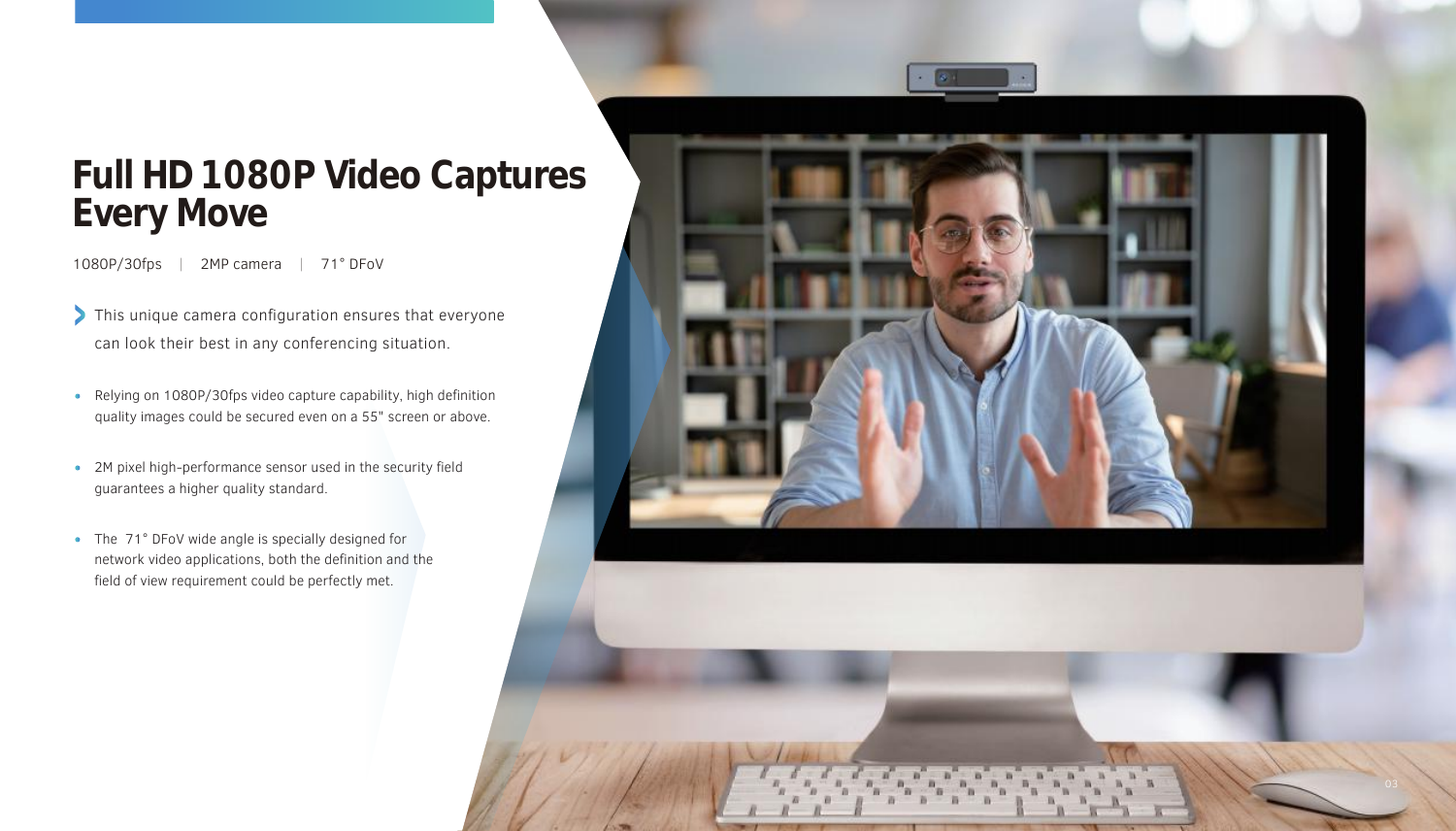

# **Privacy Shutter Protection**

Forget issues with compliance and security. The simple and effective privacy shutter ensures that your camera can only see you when you want it to.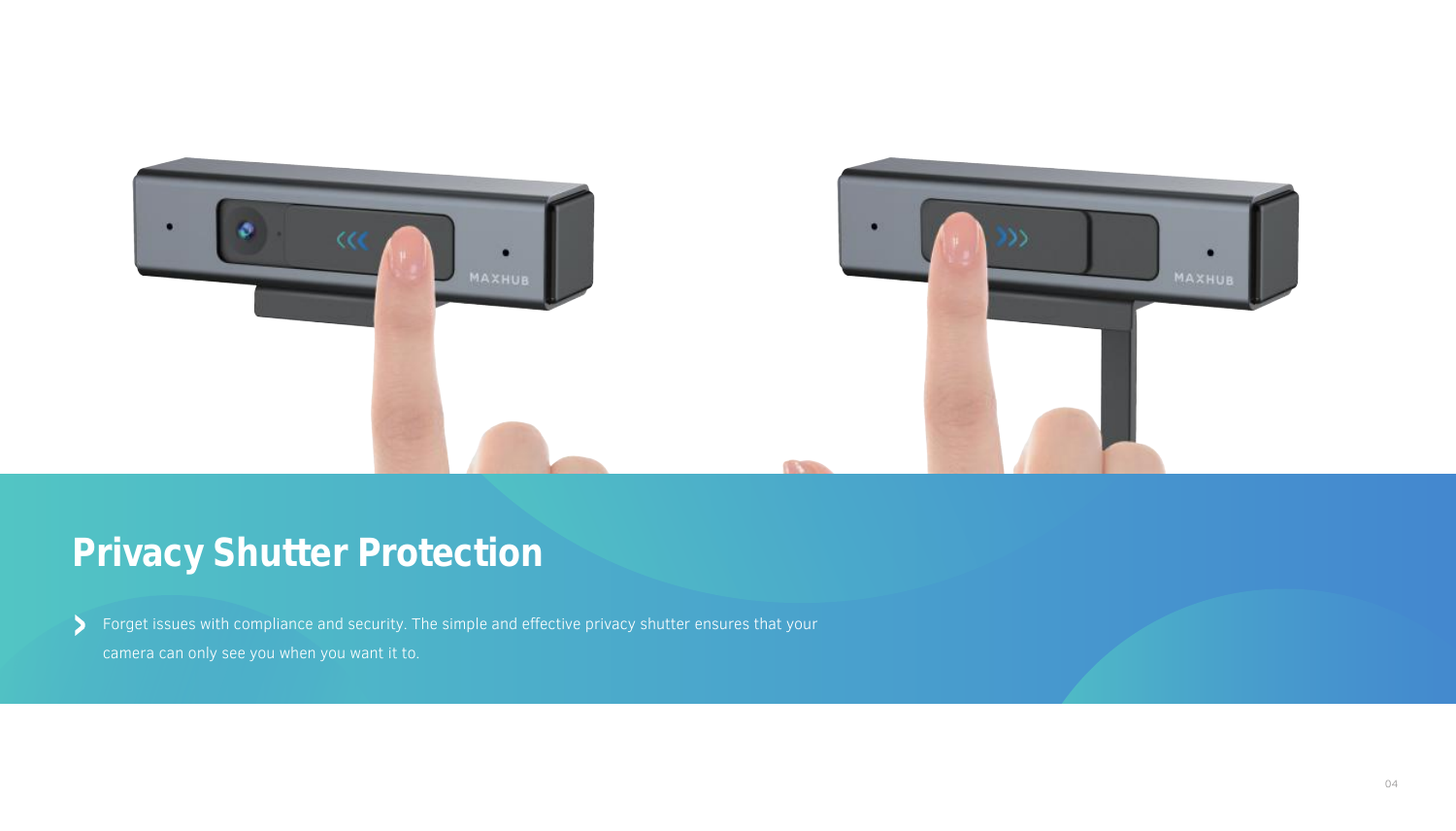# **Plug and Play Connectivity**

- Start your meeting in seconds thanks to a simple plug-and-play design. Simply connect your device with the Type-C USB port and you're ready to go. There's no need for any additional adapters, cables, or drivers.
- Type-C connection, UAC and UVC standard protocol.

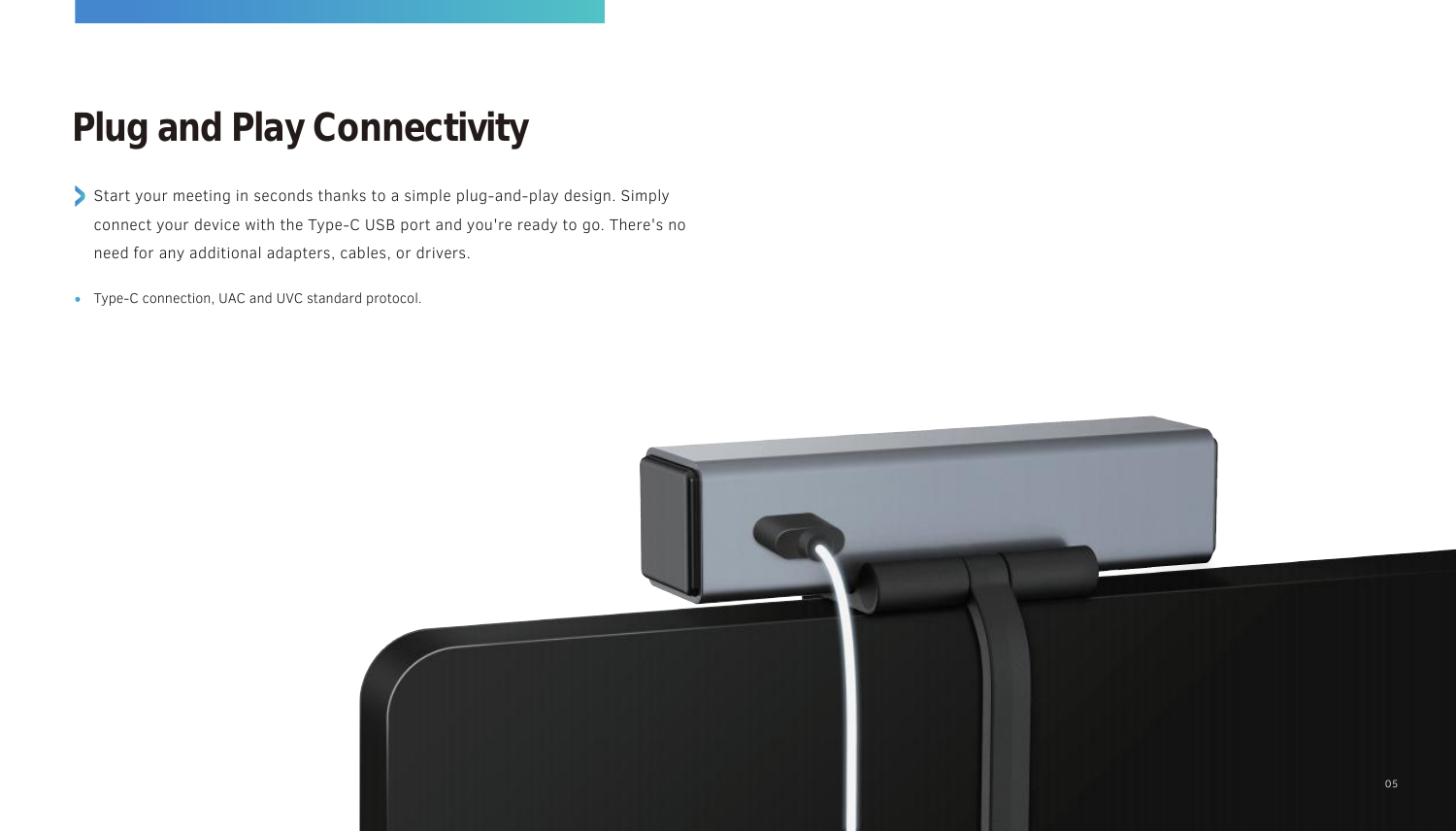

#### **Compatible with Your Favorite Software**

Use the conferencing software you love most. This camera supports Zoom, Microsoft Teams, Skype, and various other popular applications.

USB standard multimedia protocol,  $\bullet$ compatible with most computers and applications.